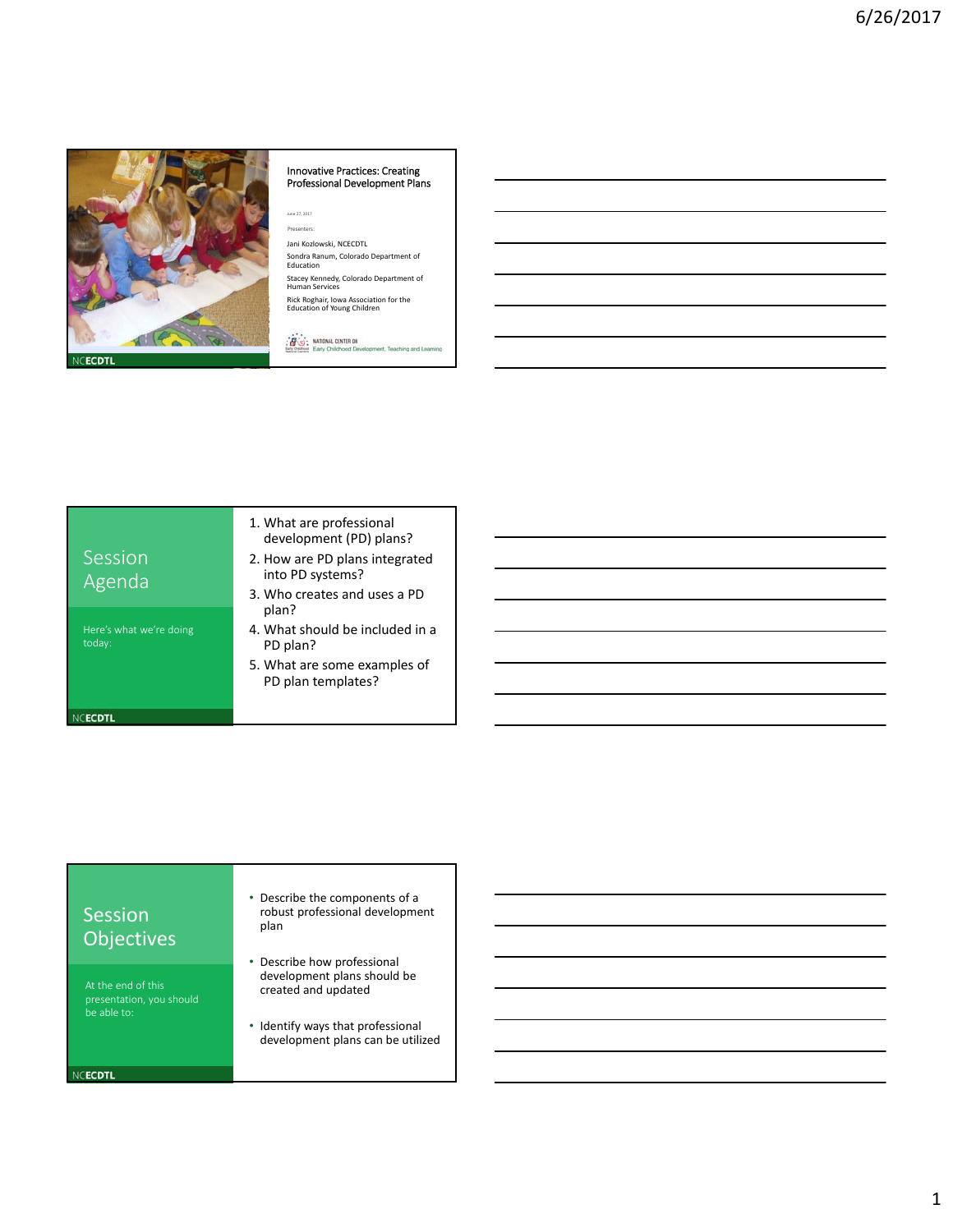

#### 激 Professional Development Glossary

Individual Professional Development Plans (IPDPs) are documents that:

- Connects to various professional development experiences to each other
- Aligns to the common core of knowledge and professional standards
- Creates a holistic approach to building an early childhood professional's capacities
- Ensures currency regarding knowledge and practices in the field.
- Promotes professional advancement

**CECDTL** 

Veecdtl **in** 

NAEYC and NACCRRA, *Early Childhood Education Professional Development: Training and Technical Assistance Glossary*

Adapted from[: http://www.naeyc.org/GlossaryTraining\\_TA.pdf](http://www.naeyc.org/GlossaryTraining_TA.pdf)

#### $\frac{1}{2}$ Professional Development Glossary

Individual Professional Development Plans (IPDPs) are documents can

- Assist in attainment of career opportunities for those with a goal of pursuing different rosistem attainment of career
- Individual professional development plans require and support individuals taking responsibility for mapping their own professional development and career pathway.

NAEYC and NACCRRA, *Early Childhood Education Professional Development: Training and Technical Assistance Glossary*

Adapted from[: http://www.naeyc.org/GlossaryTraining\\_TA.pdf](http://www.naeyc.org/GlossaryTraining_TA.pdf)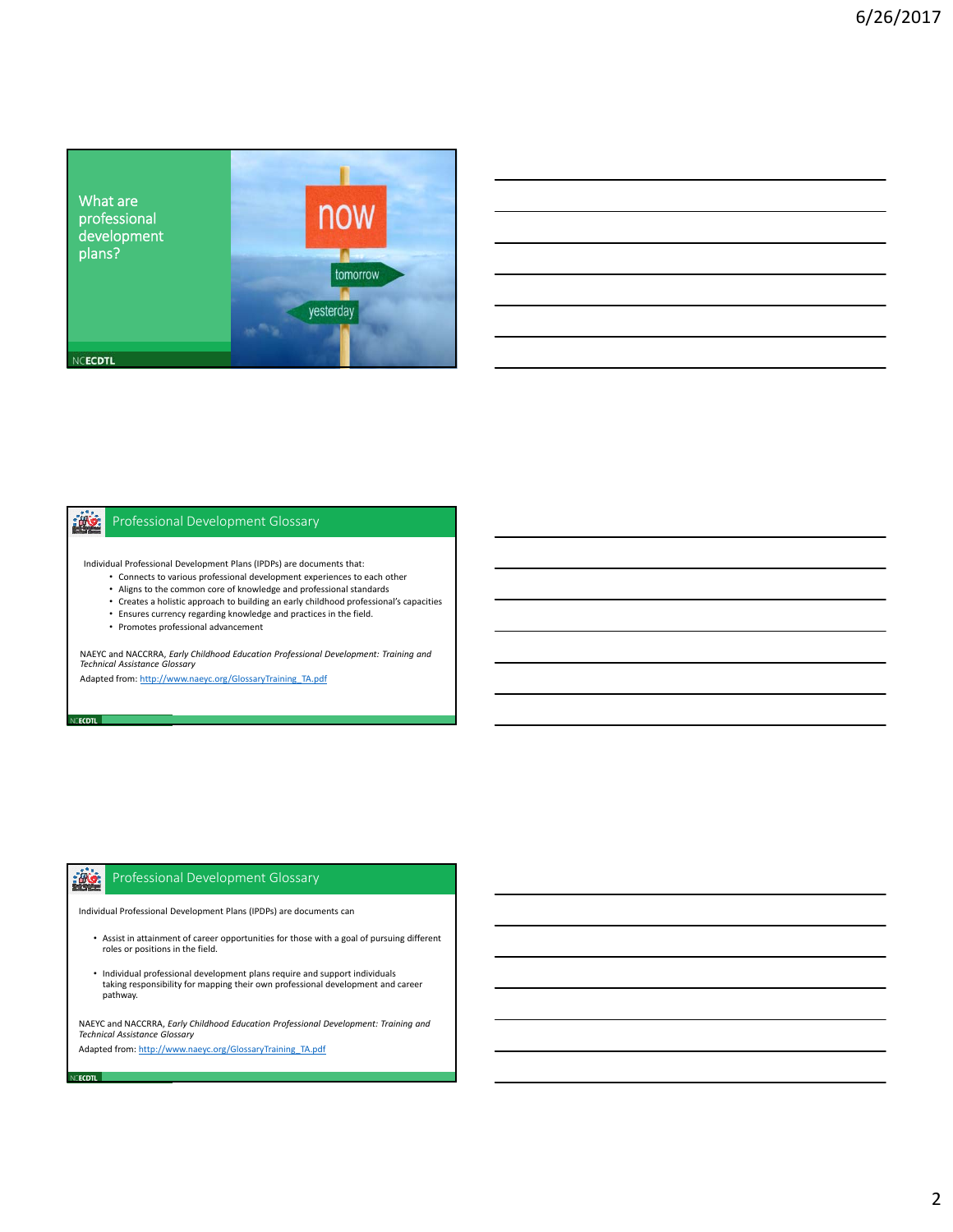

| ,我们的人们也不会有什么?""我们的人们,我们的人们,我们的人们,我们的人们,我们的人们,我们的人们,我们的人们,我们的人们,我们的人们,我们的人们,我们的人们<br>第2015章 我们的人们,我们的人们,我们的人们,我们的人们,我们的人们,我们的人们,我们的人们,我们的人们,我们的人们,我们的人们,我们的人们,我们的人们,我 |  |         |
|----------------------------------------------------------------------------------------------------------------------------------------------------------------------|--|---------|
| <u> 1989 - Johann Stoff, amerikansk politiker (d. 1989)</u>                                                                                                          |  |         |
|                                                                                                                                                                      |  |         |
|                                                                                                                                                                      |  |         |
| <u> 1989 - Andrea Andrew Maria (h. 1989).</u>                                                                                                                        |  | _______ |
|                                                                                                                                                                      |  |         |

### 警 Purpose of PD Plans



- How are PD plans being used?
- What are some of the program or system requirements?

#### $\frac{1}{2}$ Head Start/Early Head Start

NCECDTL **I** 

Required in the Head Start Act of 2007, Section 648A(8)(f)

• (f) Professional Development Plans ‐ **Each Head Start agency and program shall create, in consultation with an employee, a professional development plan** for all full‐time Head Start employees who provide direct services to children and shall ensure that such plans are regularly evaluated for their impact on teacher and staff effectiveness. The agency and the employee shall implement the plan to the extent feasible and practicable.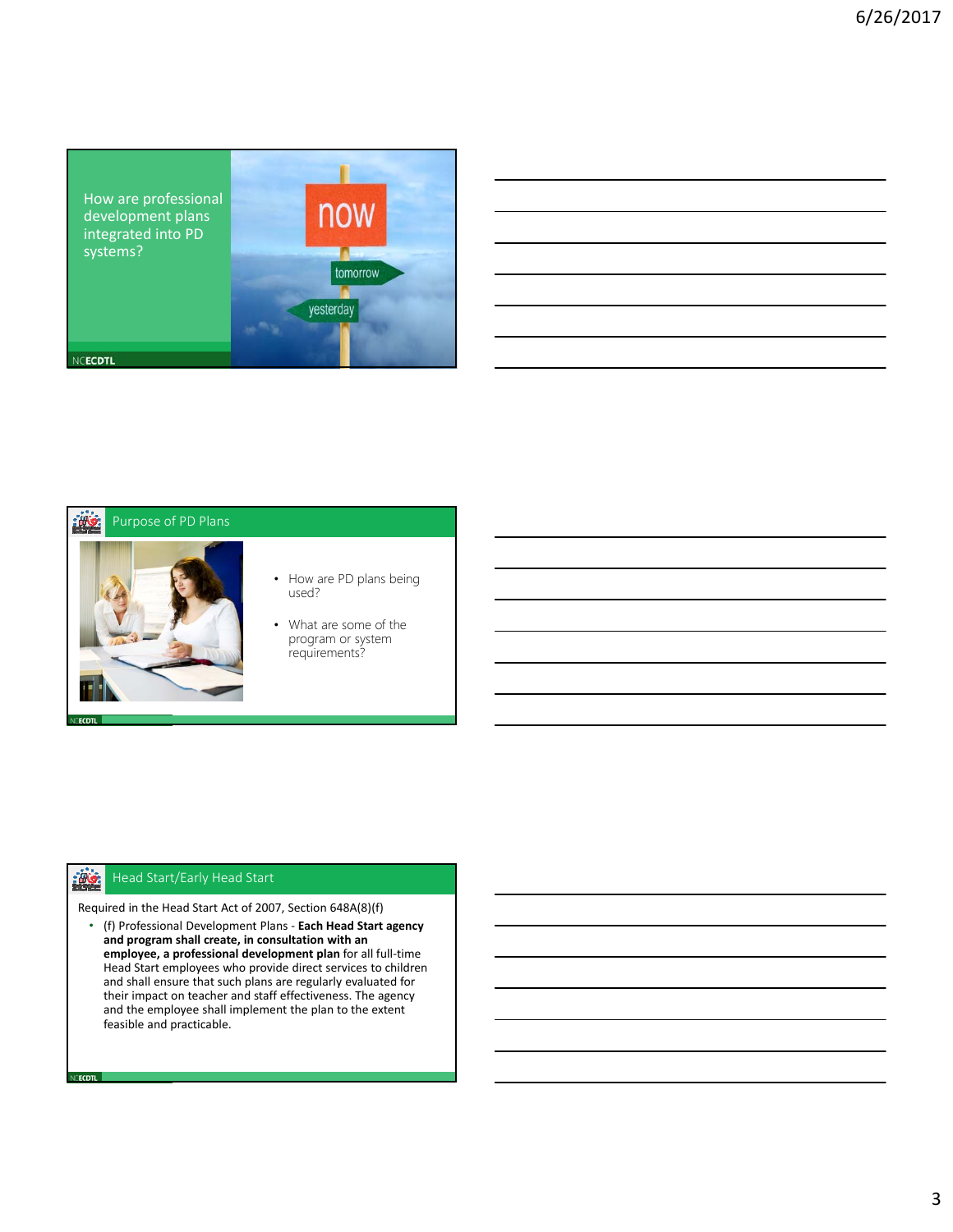#### **illist** Child Care Development Fund (CCDF)

- The law requires States to develop a **system of professional development** with **progression** designed to improve the knowledge and skills of the child care workforce, as well as help providers to promote the social, emotional, physical, and cognitive development of children.
- An example of how a State might address this is to establish a **"career pathway"** that allows an individual to move from introductory to advance level training, including obtaining a credential or post‐secondary degree.
- Professional development should be designed in a manner that **builds and accumulates** to result in certification or advanced degrees recognized by the State as demonstrating mastery in their profession.

[https://www.acf.hhs.gov/occ/resource/ccdf‐reauthorization‐faq‐](https://www.acf.hhs.gov/occ/resource/ccdf-reauthorization-faq-archived) archived#PROFESSIONAL%20DEVELOPMENT

#### **Wg** Quality and Improvement Rating Systems (QRIS)

• Quality Rating and Improvement Systems may require professional development plans. These plans may include goals and professional development requirements set by the entity administering the QRIS.

Ohio's Step Up To Quality (QRIS) requires professional development plans and provides this guidance:

- Professional development plan: A written statement of the goals, action steps and outcomes for advancing a staff member's learning.
- Goal: A desired outcome.

**ECDTL** 

• Action Step: A measurable task that leads to an associated goal.

<http://www.odjfs.state.oh.us/forms/file.asp?id=4369&type=application/pdf>

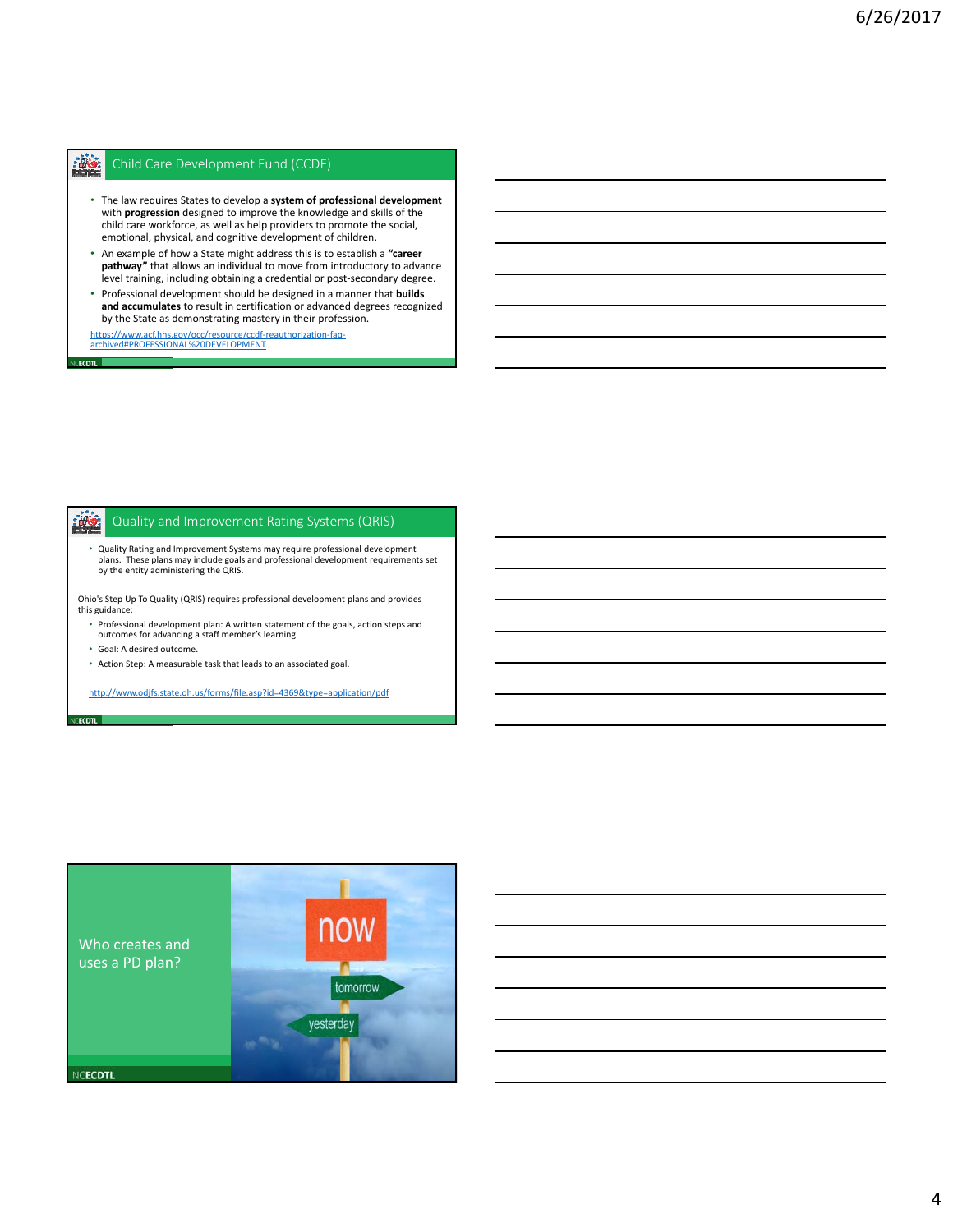#### **iliks** Creating PD Plans



- Co-created with a supervisor
- Co-created with a coach or other specialist
- Created by the professional to meet requirements or for self‐assessment and planning

#### **iNg.** Creating PD Plans: Co‐creation



### • Use protected meeting time Gather assessment/observation

- results
- Combine survey or other evaluation results
- Include staff self‐assessments & goals

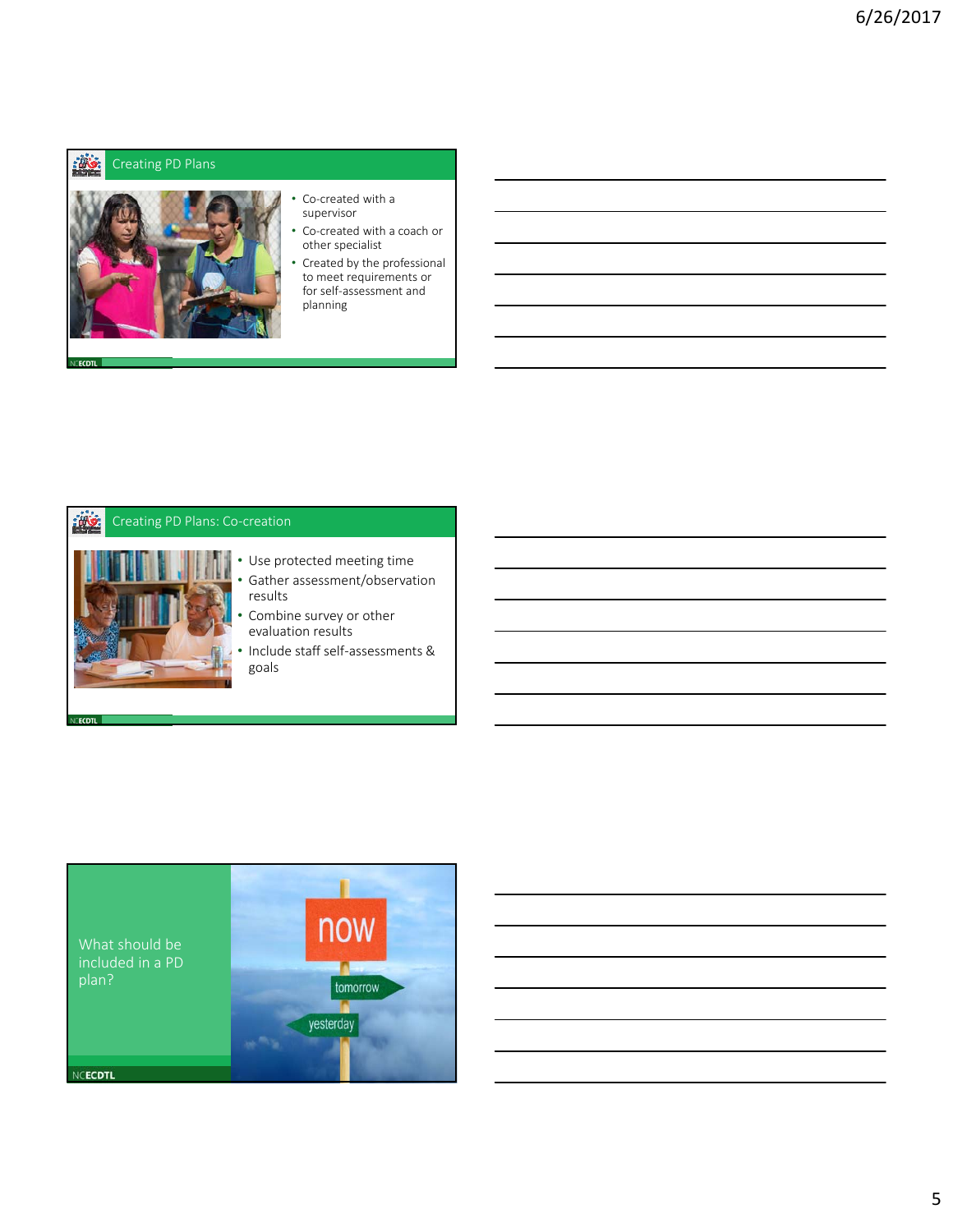

#### 激 Possible Components

• Goals

VECDTL

VEECDTL

- Action steps
- Resources needed
- Timelines
- Measures of success • Dates documented and
- planned
- Assessment results for current interests, knowledge and skills
- Develop strategies and identify resources to address areas for growth
- Opportunities for self‐reflection
- Plan documents goals that have been attained and/or continual progress

#### iks. Living PD Plans



Bulletin board test

- $\square$  Supporting personal and program goals
- Visited and updated often
- **Q** Promotes progress along a career pathway

Bulletin Board Test

- 
-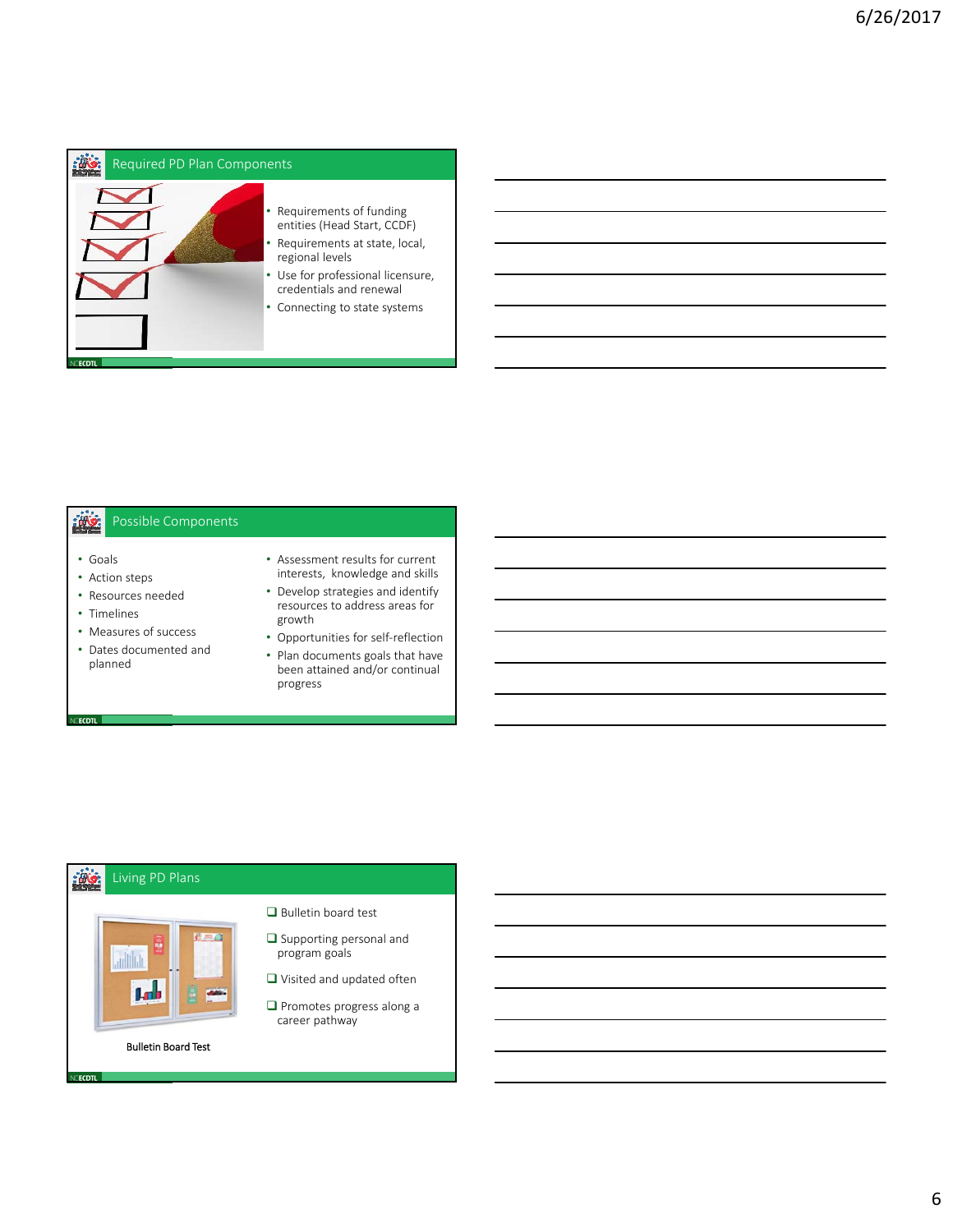#### **ALC:** Is a PD Plan Ever Completed?

• Lifelong learning

(CECDTL **III** 

- Changing nature of child development research
- Increased understanding of brain development over the years
- Experiences as a professional shape future learning
- We are all a work in progress!





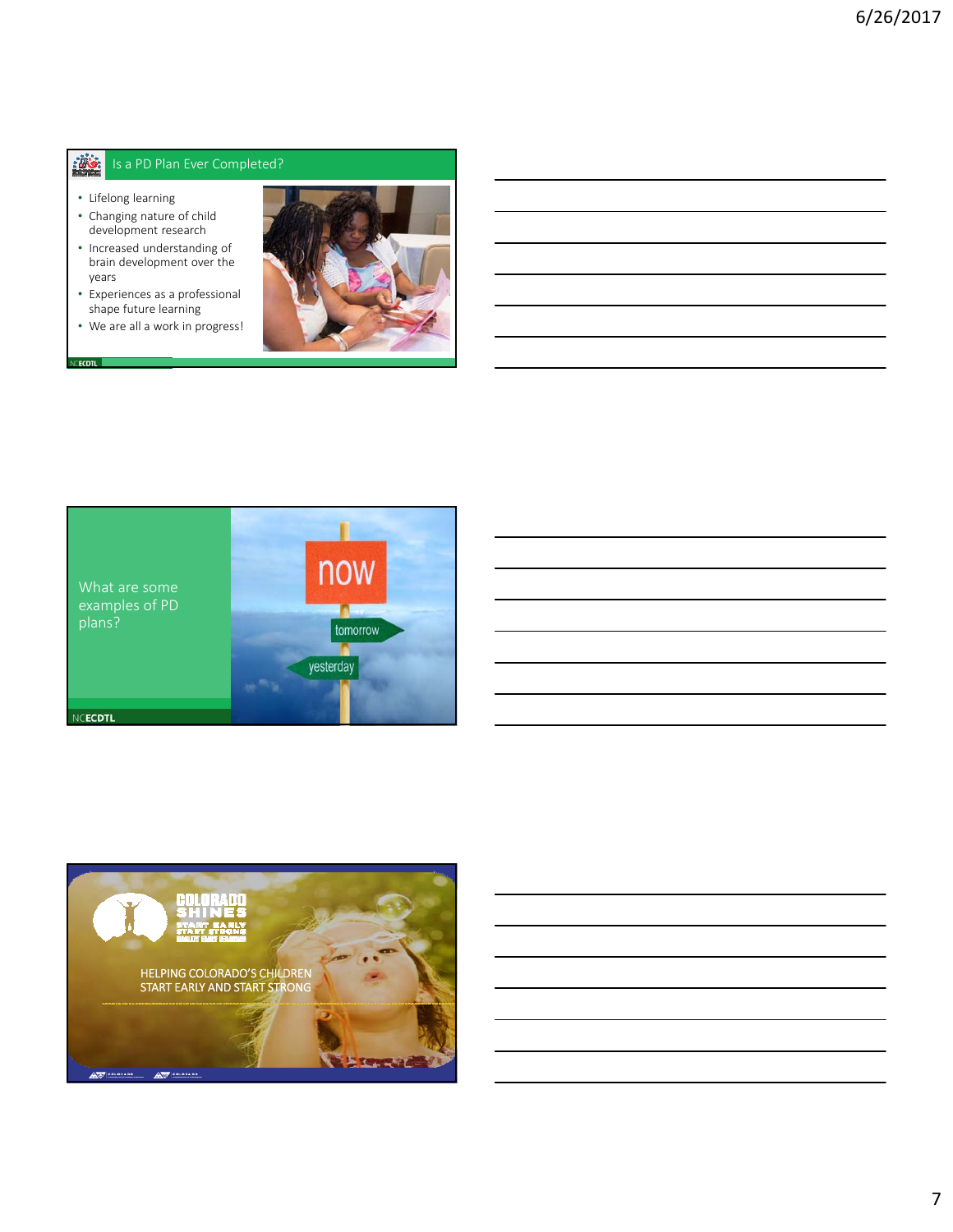









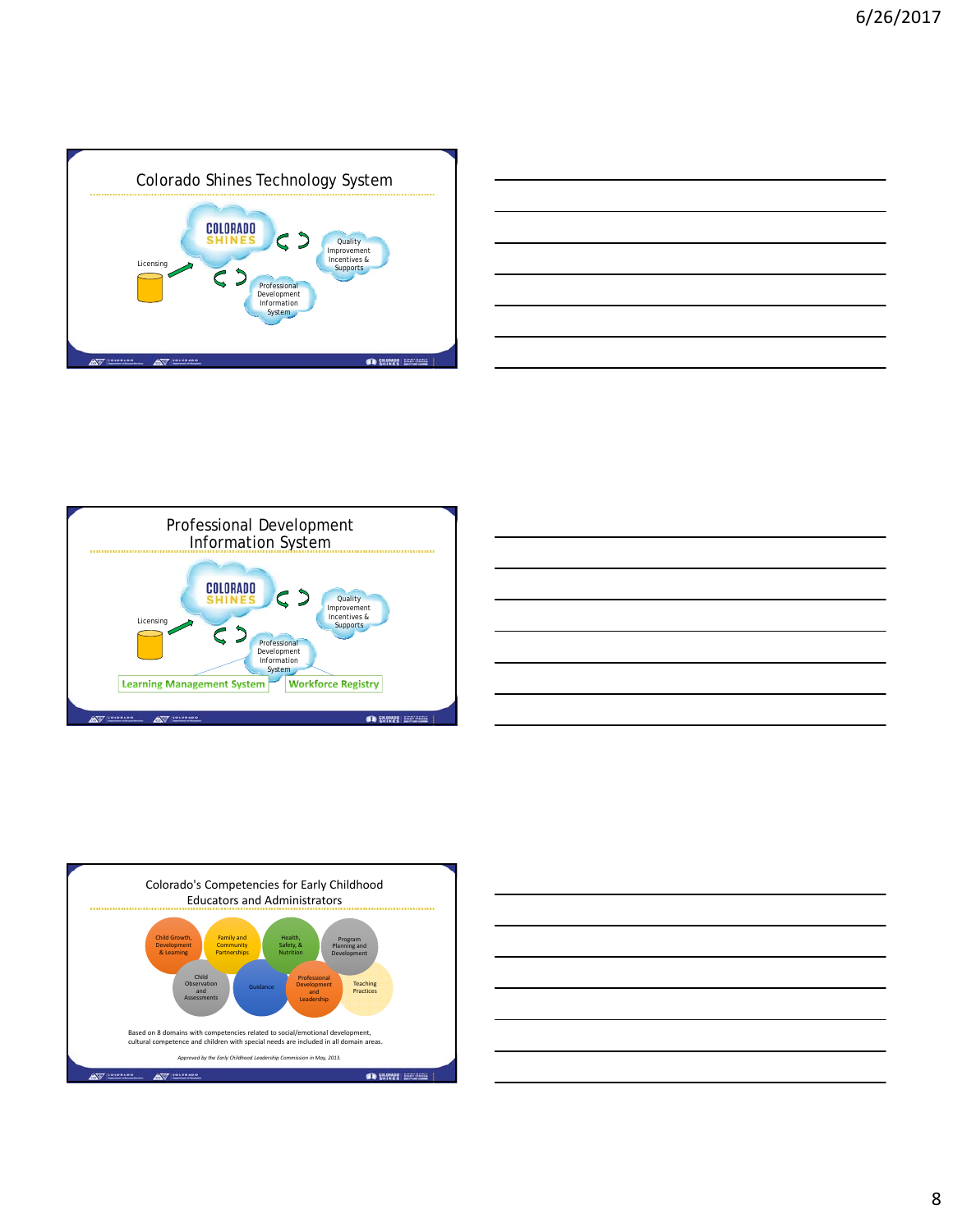









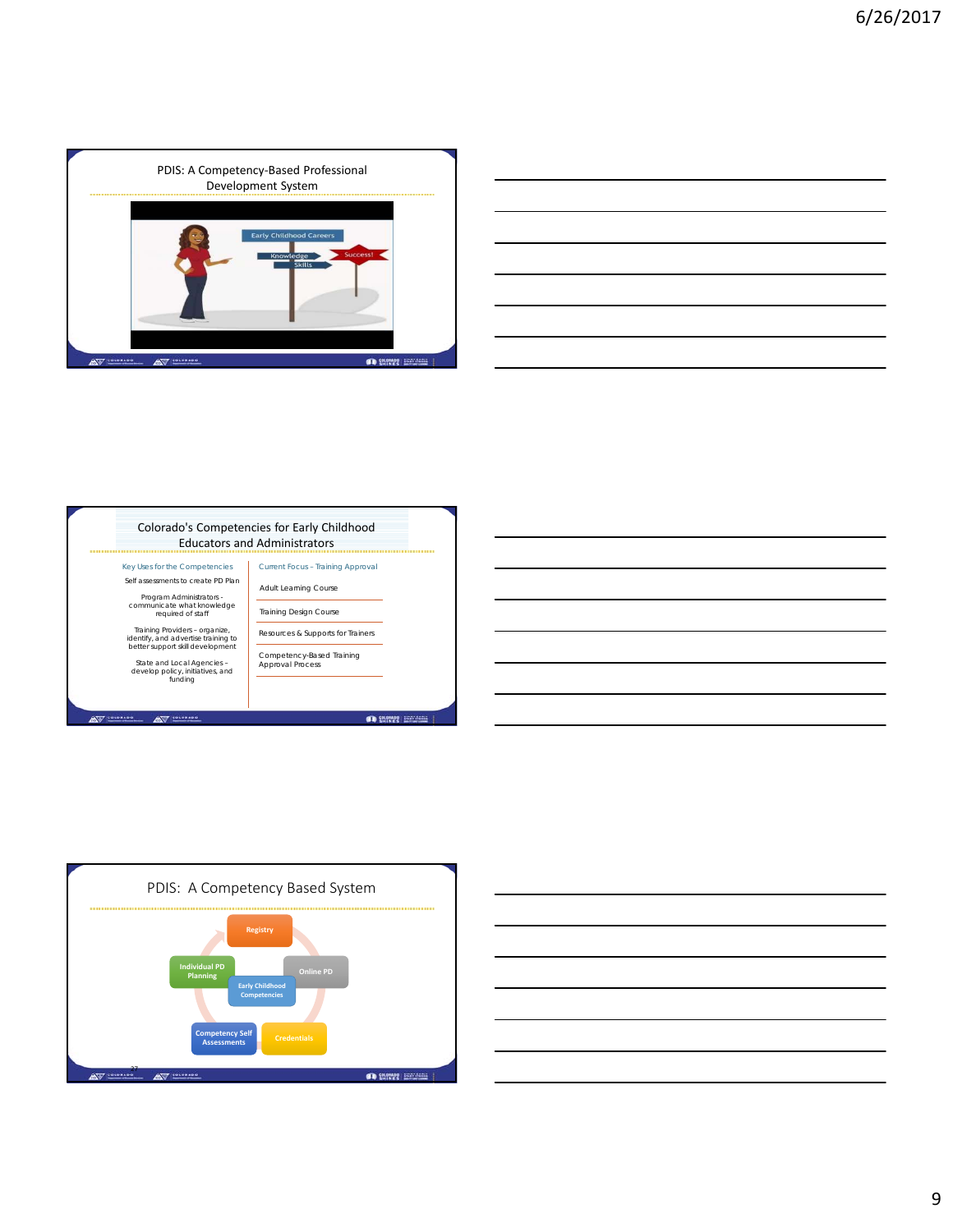

|                                                                                                                      |  | ______                   |
|----------------------------------------------------------------------------------------------------------------------|--|--------------------------|
|                                                                                                                      |  |                          |
| $\overline{\phantom{a}}$                                                                                             |  | $\overline{\phantom{a}}$ |
|                                                                                                                      |  |                          |
|                                                                                                                      |  |                          |
|                                                                                                                      |  |                          |
|                                                                                                                      |  |                          |
|                                                                                                                      |  |                          |
| <u> 1989 - Andrea Santa Andrea Andrea Andrea Andrea Andrea Andrea Andrea Andrea Andrea Andrea Andrea Andrea Andr</u> |  |                          |
|                                                                                                                      |  |                          |
| the contract of the contract of the contract of the contract of the contract of                                      |  |                          |







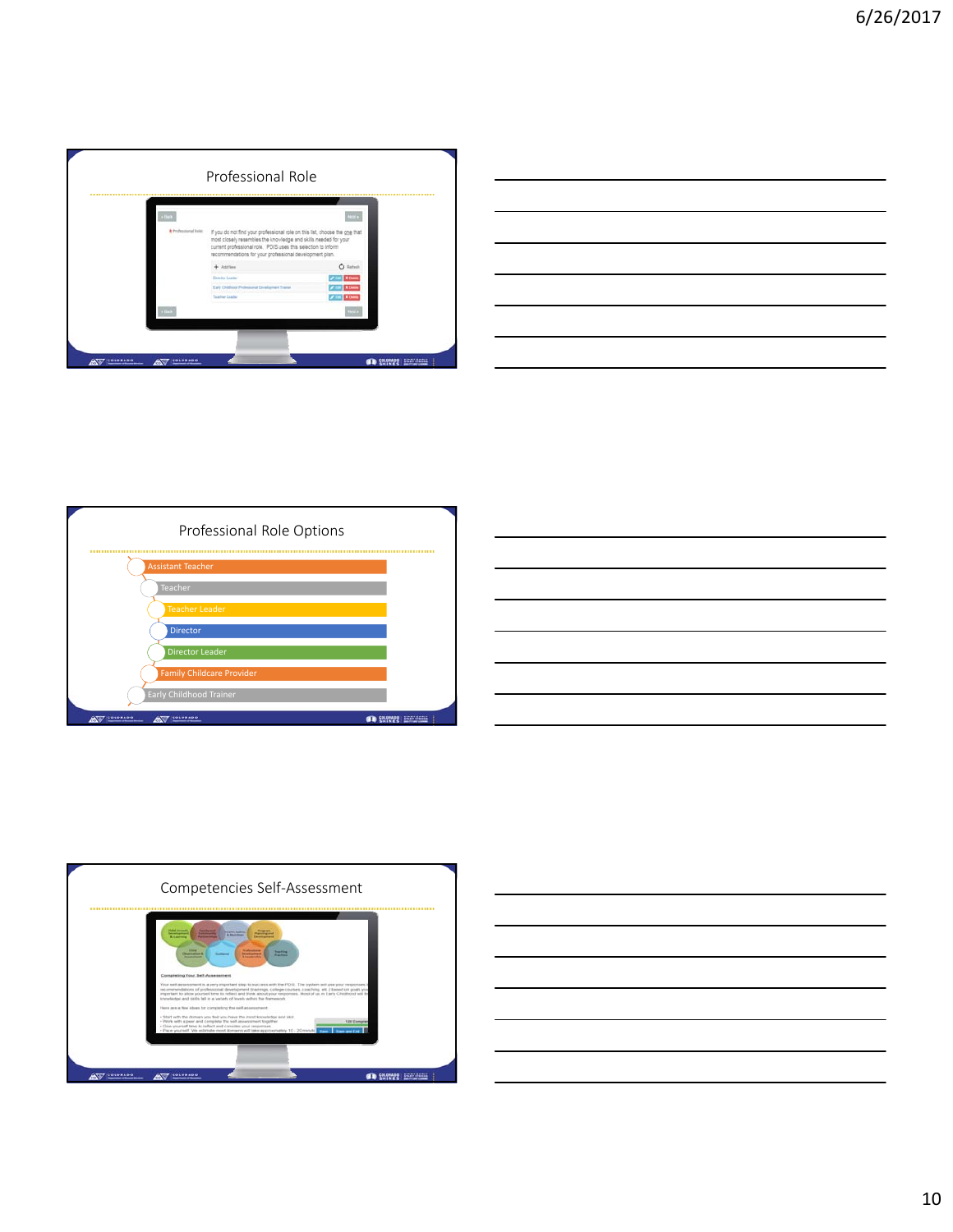

| <u> 1989 - Johann Stoff, deutscher Stoff, der Stoff, der Stoff, der Stoff, der Stoff, der Stoff, der Stoff, der S</u>                                                                                                                |  | ______ |
|--------------------------------------------------------------------------------------------------------------------------------------------------------------------------------------------------------------------------------------|--|--------|
|                                                                                                                                                                                                                                      |  |        |
|                                                                                                                                                                                                                                      |  |        |
| <u> Andreas Andreas Andreas Andreas Andreas Andreas Andreas Andreas Andreas Andreas Andreas Andreas Andreas Andreas Andreas Andreas Andreas Andreas Andreas Andreas Andreas Andreas Andreas Andreas Andreas Andreas Andreas Andr</u> |  |        |
| $\overline{\phantom{a}}$                                                                                                                                                                                                             |  |        |
|                                                                                                                                                                                                                                      |  | ____   |
|                                                                                                                                                                                                                                      |  |        |
| the contract of the contract of the contract of the contract of the contract of                                                                                                                                                      |  |        |







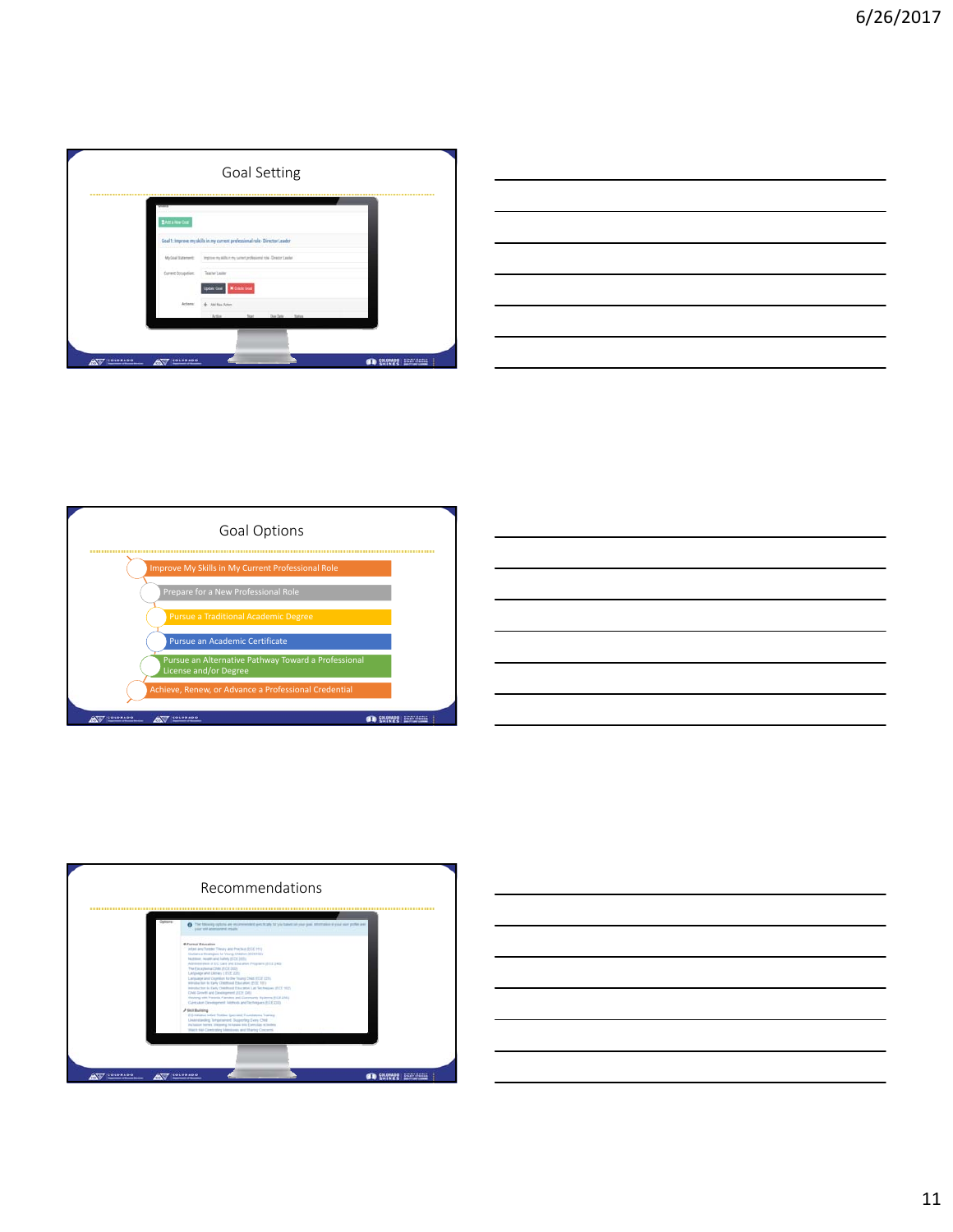

| $\overline{a}$ , and the contract of the contract of the contract of the contract of the contract of the contract of the contract of the contract of the contract of the contract of the contract of the contract of the contract o |  |        |
|-------------------------------------------------------------------------------------------------------------------------------------------------------------------------------------------------------------------------------------|--|--------|
|                                                                                                                                                                                                                                     |  |        |
| <u> 2000 - Andrea Andrew Maria (h. 1888).</u>                                                                                                                                                                                       |  |        |
|                                                                                                                                                                                                                                     |  |        |
|                                                                                                                                                                                                                                     |  |        |
|                                                                                                                                                                                                                                     |  | ______ |
|                                                                                                                                                                                                                                     |  |        |
|                                                                                                                                                                                                                                     |  |        |
|                                                                                                                                                                                                                                     |  |        |
|                                                                                                                                                                                                                                     |  |        |
|                                                                                                                                                                                                                                     |  |        |
|                                                                                                                                                                                                                                     |  |        |
|                                                                                                                                                                                                                                     |  |        |
| <u> 1989 - Johann Stoff, amerikansk politiker (d. 1989)</u>                                                                                                                                                                         |  |        |





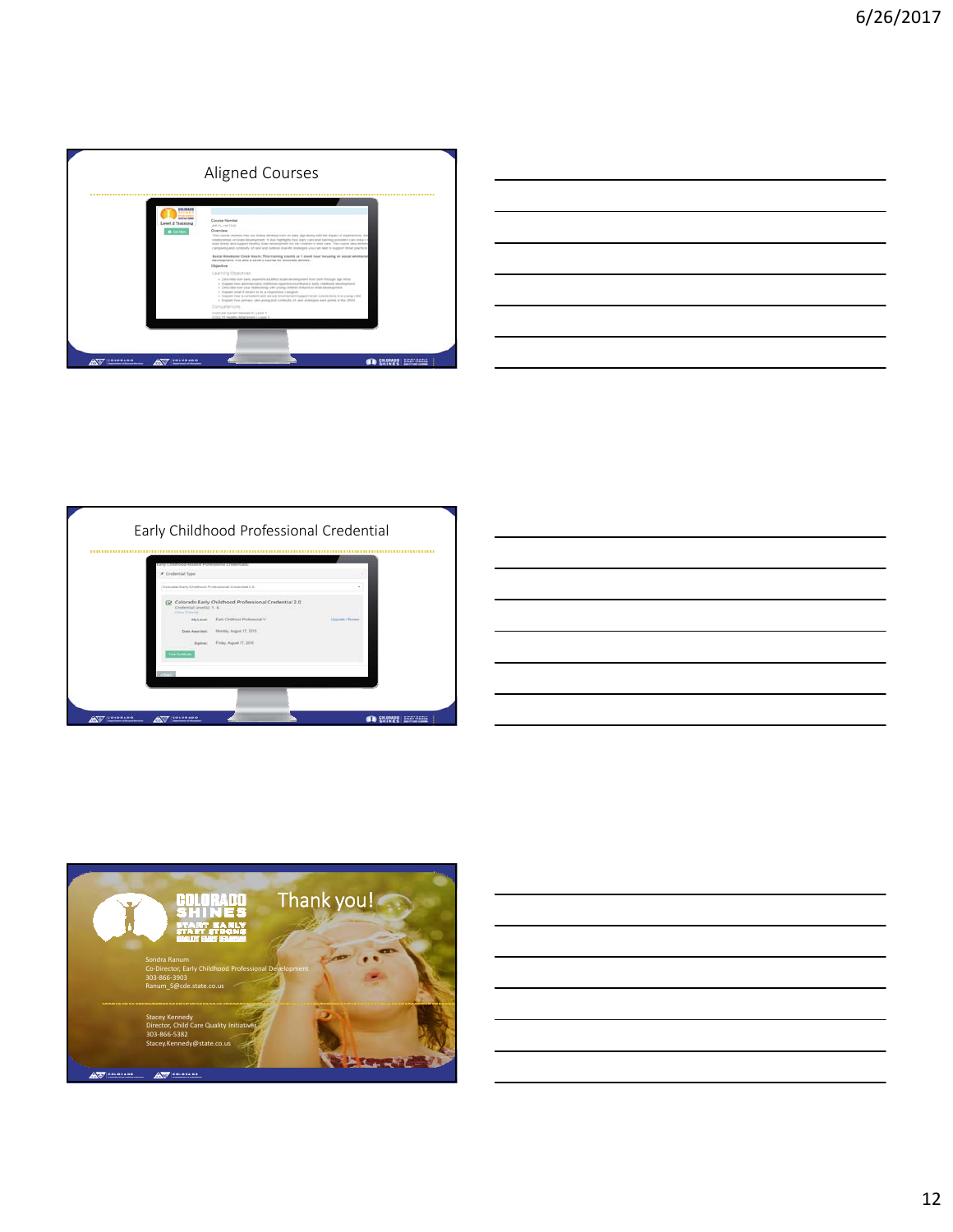

| <u> 1989 - Johann Stoff, amerikansk politiker (d. 1989)</u>                      |  |  |
|----------------------------------------------------------------------------------|--|--|
| ,我们也不会有什么。""我们的人,我们也不会有什么?""我们的人,我们也不会有什么?""我们的人,我们也不会有什么?""我们的人,我们也不会有什么?""我们的人 |  |  |
| <u> 1989 - Johann Stoff, amerikansk politiker (d. 1989)</u>                      |  |  |
|                                                                                  |  |  |
|                                                                                  |  |  |

 $\overline{a}$ 



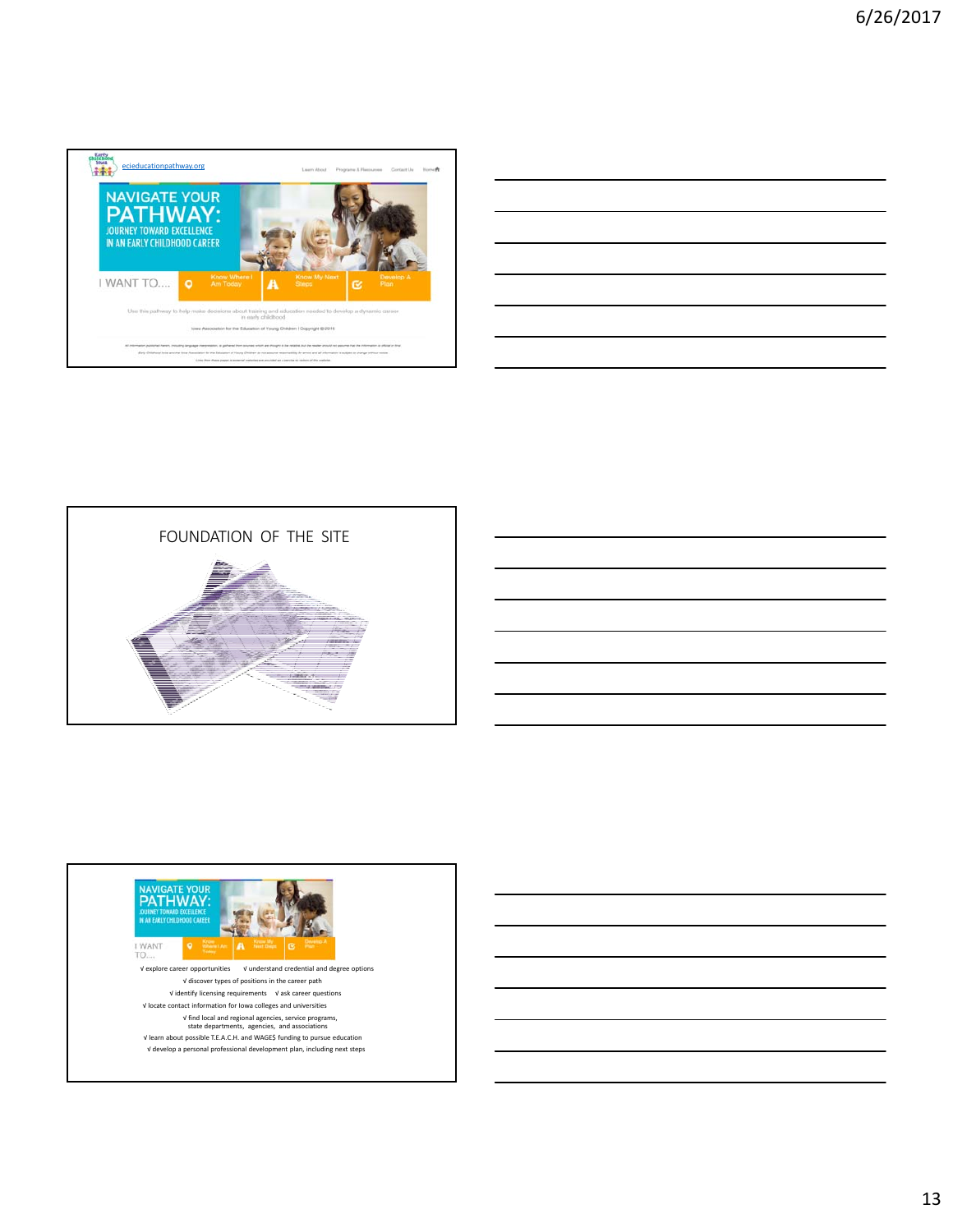| DEVELOP A PLAN                                                                                                                                                                                                                                                                                                                                                                                                                                                                                                |  |
|---------------------------------------------------------------------------------------------------------------------------------------------------------------------------------------------------------------------------------------------------------------------------------------------------------------------------------------------------------------------------------------------------------------------------------------------------------------------------------------------------------------|--|
|                                                                                                                                                                                                                                                                                                                                                                                                                                                                                                               |  |
| Develop a Plan                                                                                                                                                                                                                                                                                                                                                                                                                                                                                                |  |
| My Professional Plan                                                                                                                                                                                                                                                                                                                                                                                                                                                                                          |  |
| Please complete the following fields:<br>Post force<br>Last form<br><b>Emer during comme product</b><br>Today's Devi/Yason Send a Deb 1                                                                                                                                                                                                                                                                                                                                                                       |  |
| At the present tens. I believe that one professored alrengels included to engine<br>What do I do us into a that domonatesim three atmospher?                                                                                                                                                                                                                                                                                                                                                                  |  |
| At the present tens, I believe ing samproxylearing abilities until suppose to the following sense CC 21 unusing Cold Sentingenet and Lawring United to<br><b>There and Select</b><br>Checomo a Forecarea)<br>Dunling Family and Community Receivedness<br>and the state<br>Chiang Developmenteds Effective Association to Connect with Children and Ferritten<br>This are the most discounting to their Meaninghal Starmshuts<br>Childrening, Documenting and Assessing to Russell Touring United and Fantone |  |
|                                                                                                                                                                                                                                                                                                                                                                                                                                                                                                               |  |



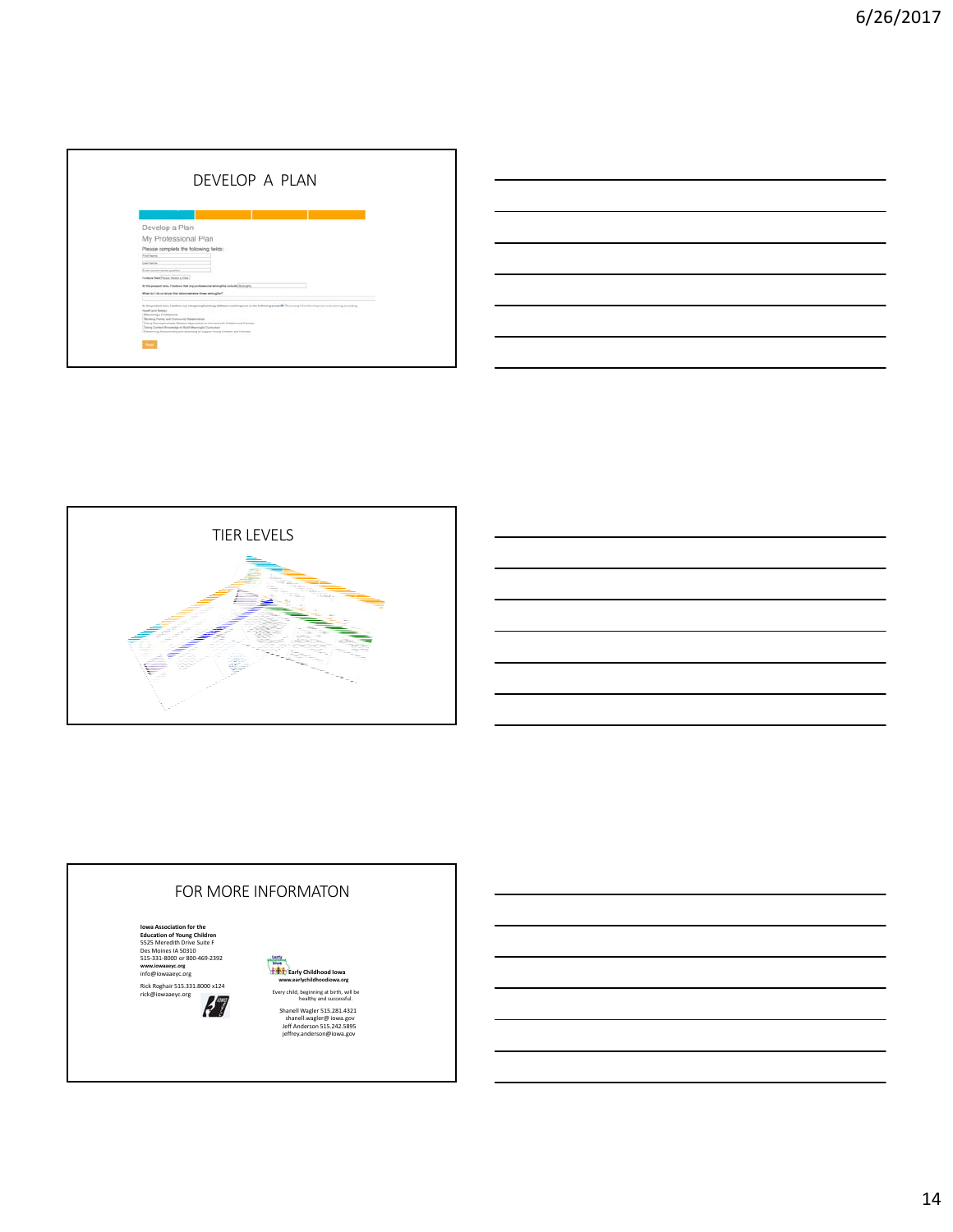#### $\mathbb{R}$ Maricopa County Human Services Head Start

- **Education Navigator Initiative**
	- Act as a liaison with:
	- Adjunct faculty teaching courses for this cohort of students
	- Student admissions & enrollment support
	- ECE Scholarships and TEACH applications
	- Transcript evaluation
	- Individual Professional Development Plans (IPDP)
	- Coaching

VCECDTL **Inte** 



#### 滋 T.E.A.C.H. Early Childhood IPDP

T.E.A.C.H. Early Childhood® [Individual Professional Development Plan]

Includes:

**CECDTL** 

- Degrees earned prior/participation
- Education goals, courses<br>• Needs and resources
- Needs and resources<br>• Updates
- **Updates**
- Notes